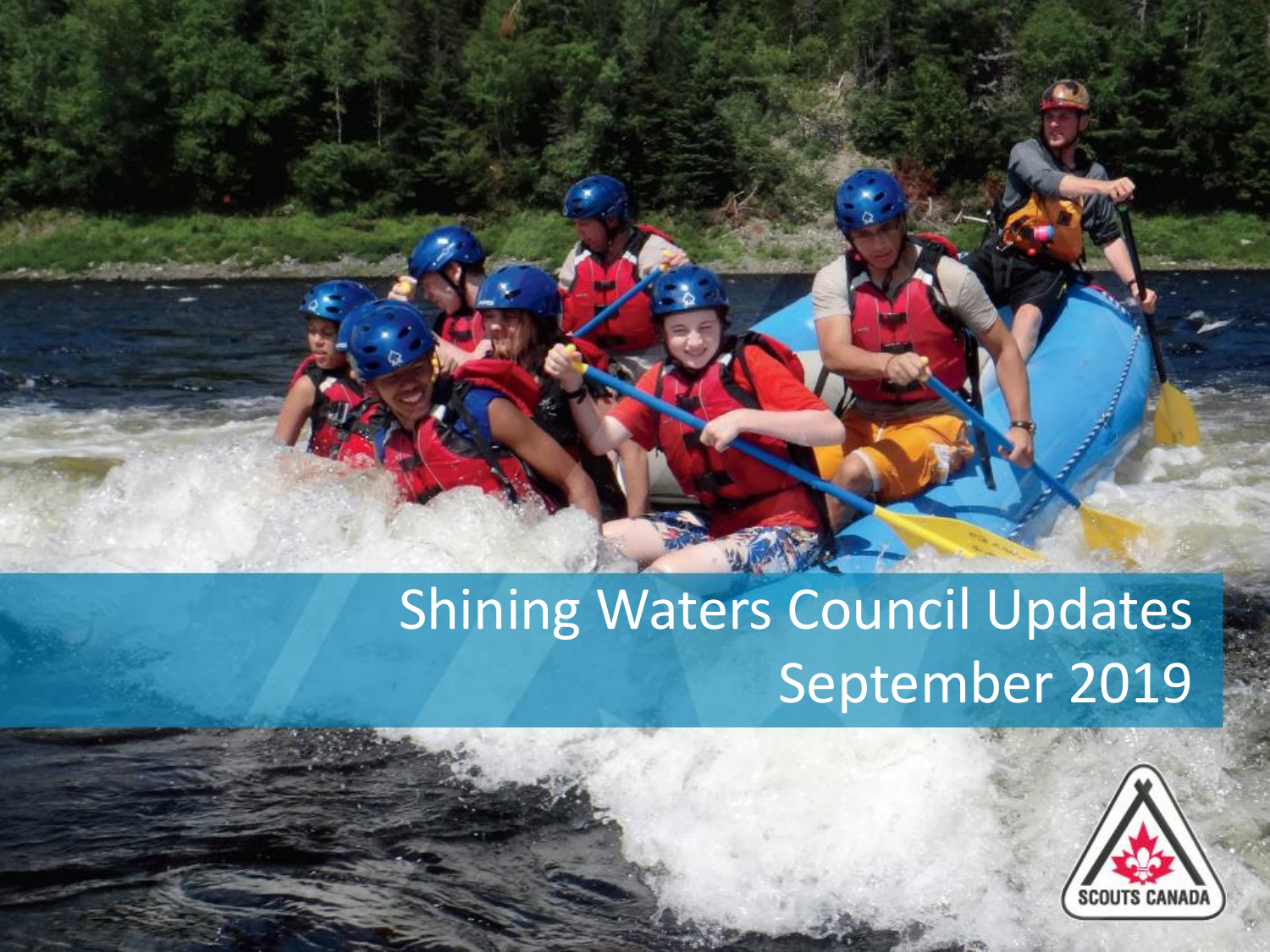- <sup>2</sup> SWC Team Structure
	- Group Support Model: Moving from Geography-based support to Needs-based support
	- Guiding Documents
		- Group Health Navigator (For Groups)
		- Canadian Path Navigator (For Sections)

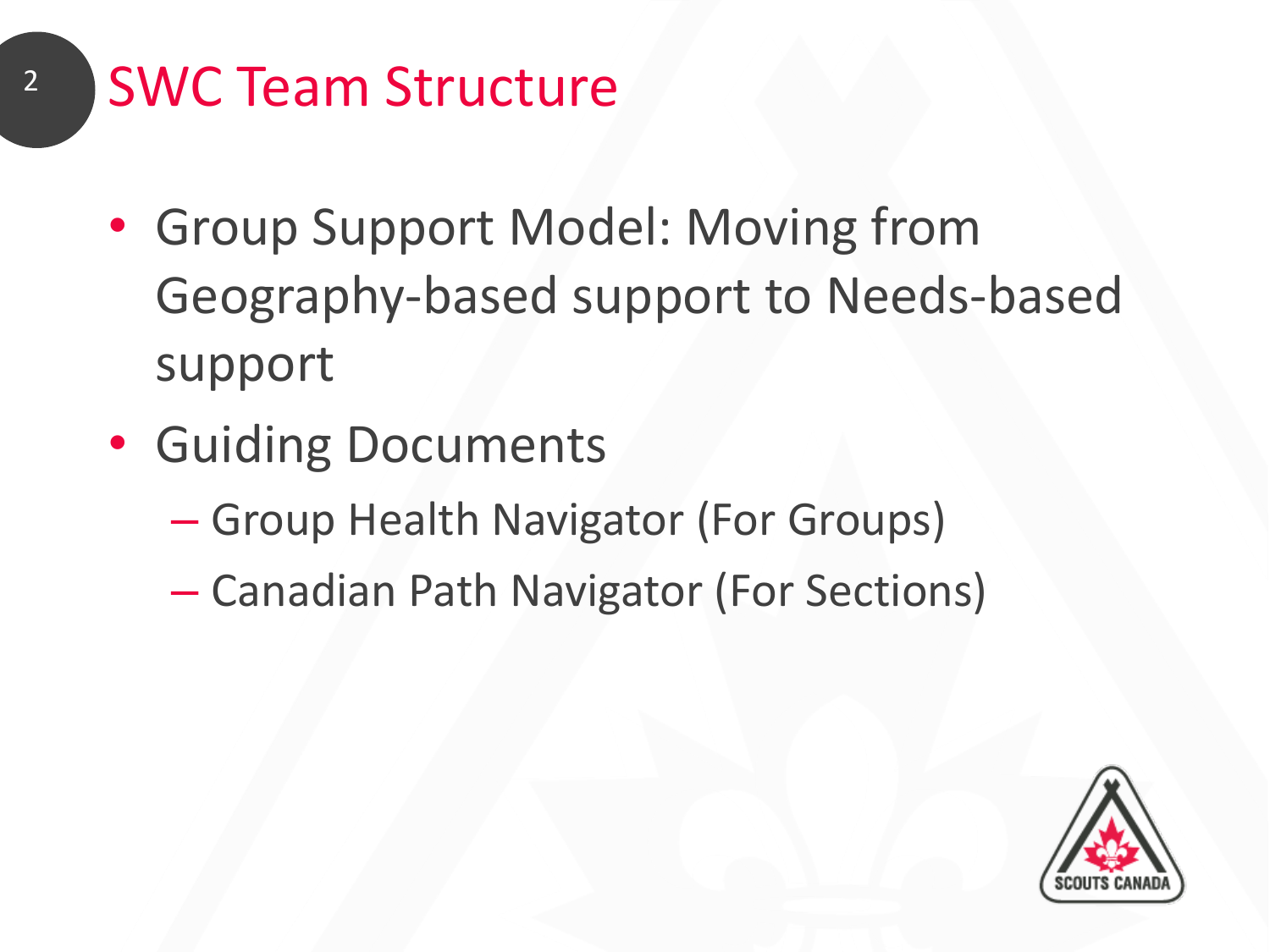3

| <b>Service</b><br><b>Tier</b> | <b>What the Groups Look Like</b>                                                                                                       | <b>Examples of Support Needed</b>                                                                    |
|-------------------------------|----------------------------------------------------------------------------------------------------------------------------------------|------------------------------------------------------------------------------------------------------|
|                               | Small Groups with a handful of<br>Volunteers serving roughly a dozen Implementing Volunteer Screening<br>youth in one or two Sections. | Understanding the Scouting program<br><b>Basic Group operations</b>                                  |
|                               | Small to medium Group serving<br>roughly thirty youth in two or<br>three Sections.                                                     | Setting up a Group Committee<br>Stabilizing cash flow<br>Implementing business planning              |
|                               | <b>Medium to large Group serving</b><br>roughly forty to eighty youth in<br>three or four Sections.                                    | <b>Group Committee specialization</b><br><b>Fundraising</b><br><b>Implementing The Canadian Path</b> |
|                               | Large Group serving seventy-five<br>to two hundred youth in five to<br>eight Sections.                                                 | Managing organizational complexity<br><b>Opening new Sections</b><br>Finding new meeting spaces      |

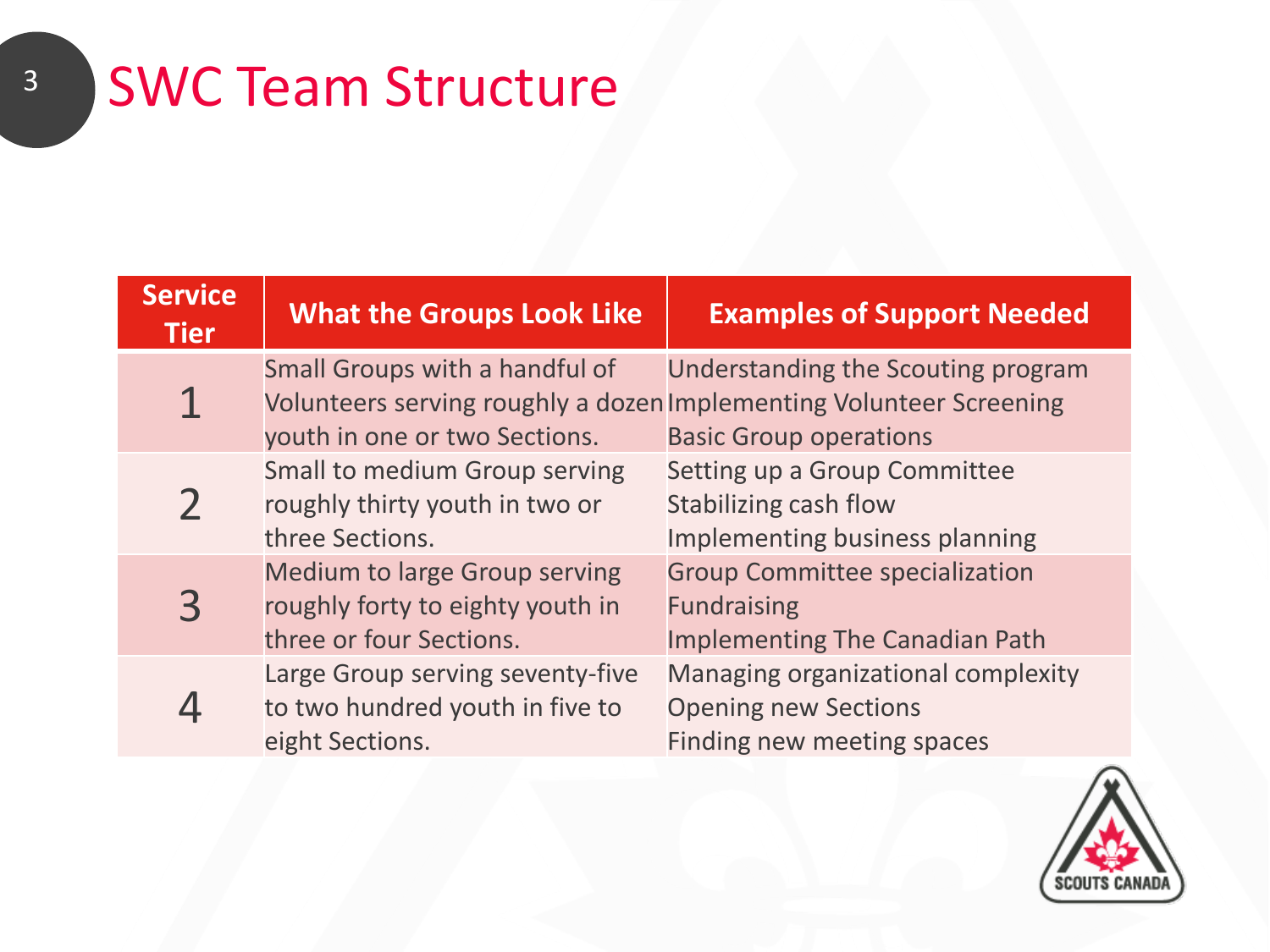## <sup>4</sup> SWC Team Structure

|                                                | <b>Group Support</b><br>Centre |                    | <b>Group Support</b><br><b>Scouters</b> |          |
|------------------------------------------------|--------------------------------|--------------------|-----------------------------------------|----------|
| <b>Support Tier**</b>                          | 1                              | $\mathbf{2}$       | 3                                       |          |
| <b>Group Support Center</b>                    | $\sf X$                        | $\sf X$            | $\mathsf{X}$                            | $\sf X$  |
| <b>Dedicated Help Center</b><br><b>Channel</b> | $\sf X$                        | $\sf X$            | $\sf X$                                 | $\sf X$  |
| <b>Group Health Review</b>                     | Annual                         | Semiannual         | Seasonal                                | Seasonal |
| <b>Office Hours</b>                            | As Required                    | $\sf X$            | $\sf X$                                 | X        |
| <b>Check-in (minimum)</b>                      | <b>As Required</b>             | <b>As Required</b> | Monthly                                 | Monthly  |
| <b>Active Project Support</b>                  | As Required                    | As Required        | As Required                             | $\sf X$  |

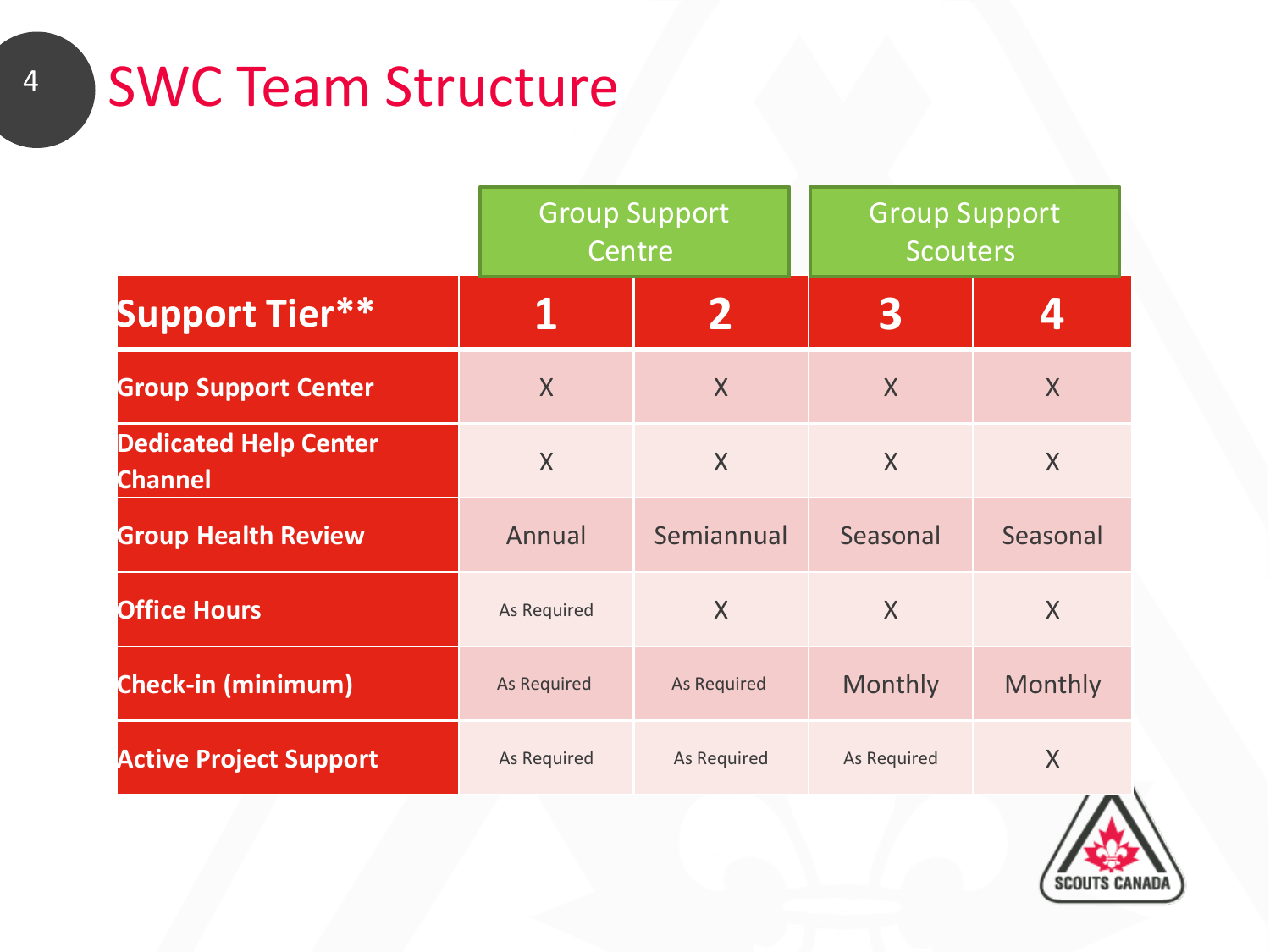- Council Leadership Team (CLT) = CK3 + GSS/SRM + Shared Service Leads (DCCs)
- GSS Time Commitment & Scope
- DCCs will eventually report into their National Lead (Shared Service Model) – but they will continue to be part of SWC CLT
- DACs report into DCCs
- Process Innovations in Functional Teams

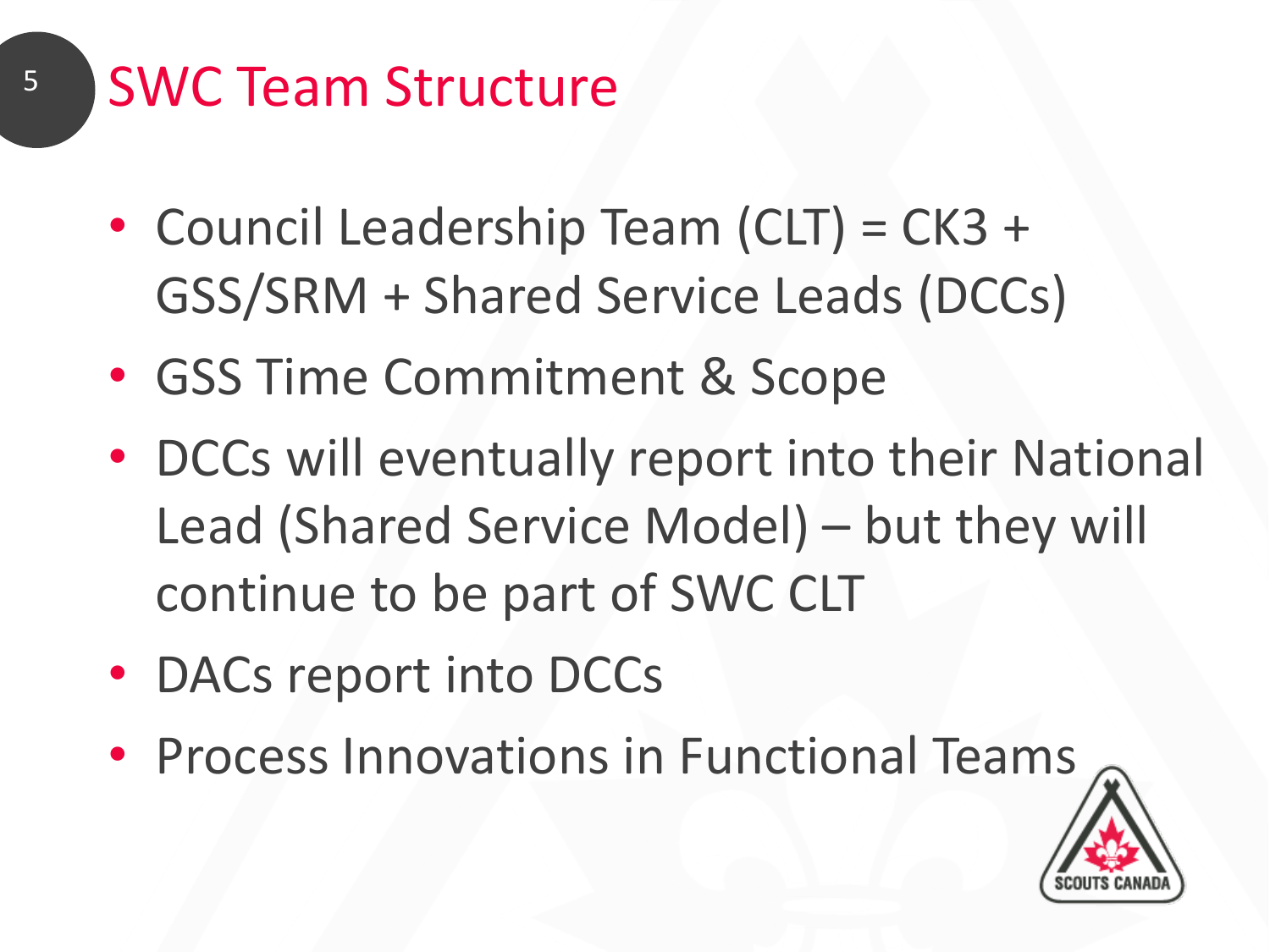- GCs will report into a CLT member (GSS)
- GYCs will transition into Youth Rep roles integral part of Group Committee

• For day-to-day support – GCs works in partnership with their RM (who can be CRM, SRM, or Volunteer GSS)

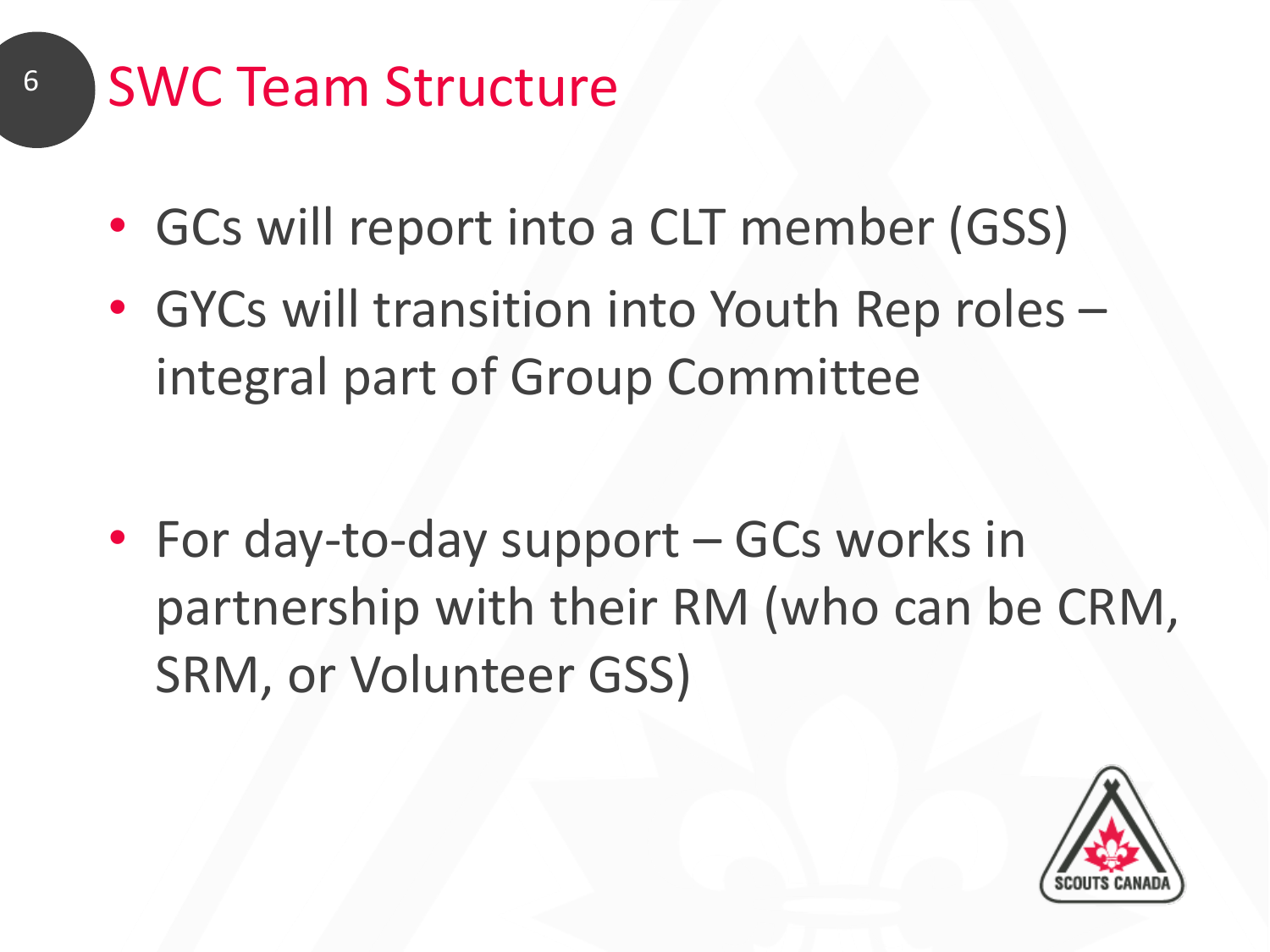- The only thing changed is support structure
- Everything else: Scouter's Club / Red Arrow, Area Events, Area Identities, etc.: Status Quo

• **Main Goal: Supporting our Front Line**

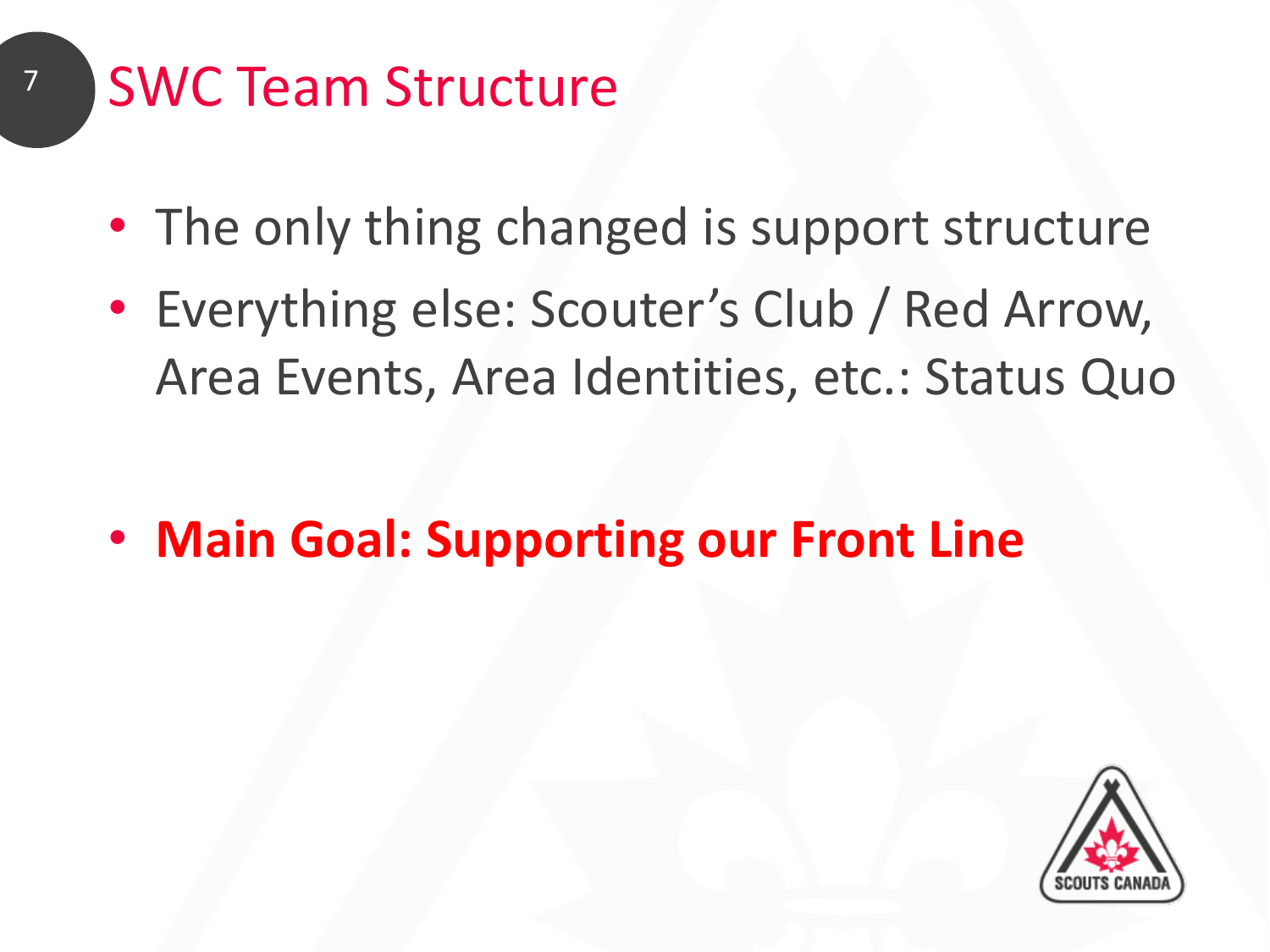### 8 Membership Growth

- Why Growth?
- Why Scouts? Why are we here?

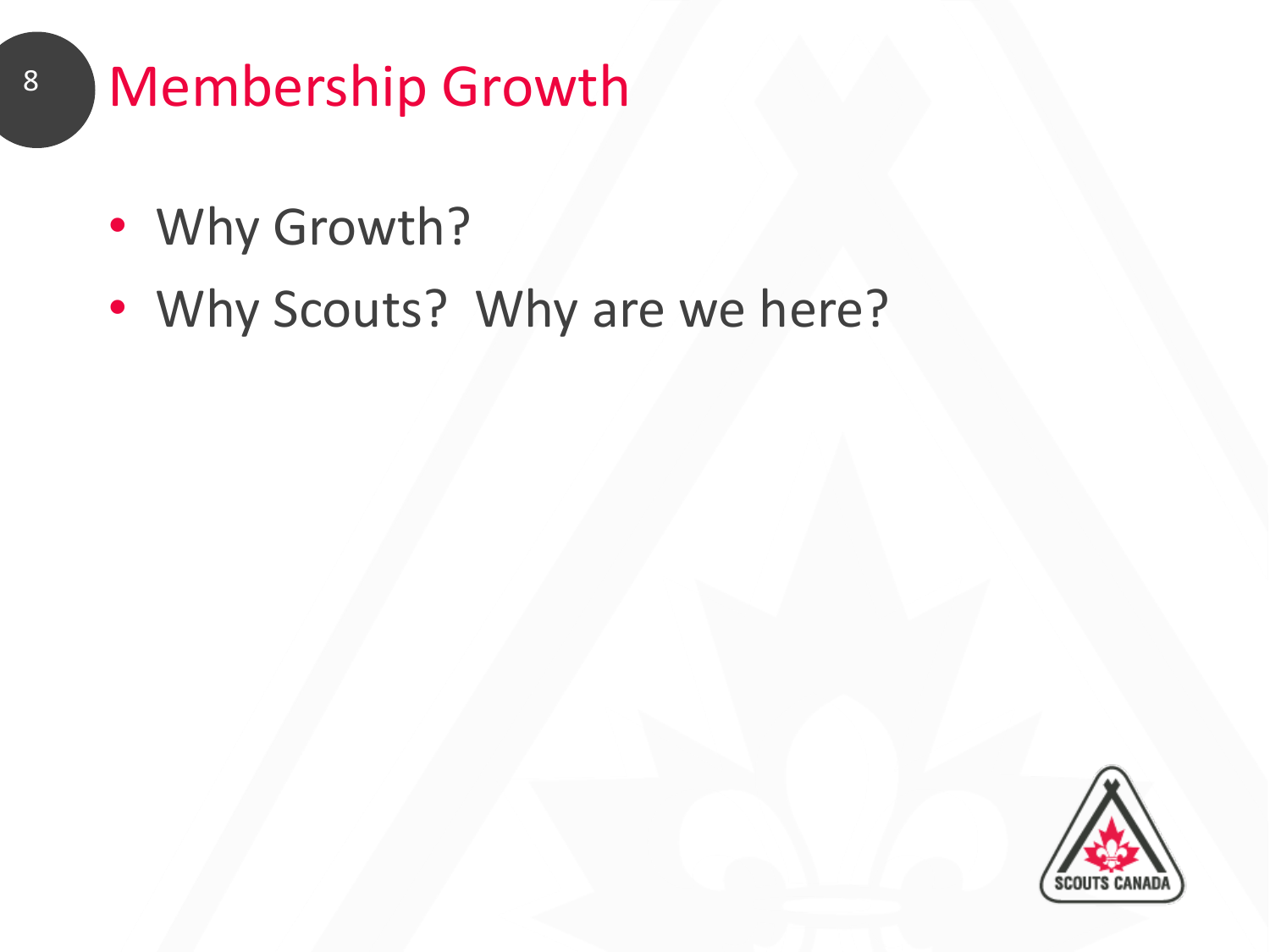### <sup>9</sup> Membership Growth

National Context (Youth Membership)

- Year-End 2018-19: 58,279 (-1.0%)
- 2019-20 (As of 9/17): 44,266 (-3.3% vs PYTD)
- 2018-19 (As of  $9/17$ ): 45,773
- Key Reason: LDS Exit excluding LDS Groups, then +4.0% vs PYTD

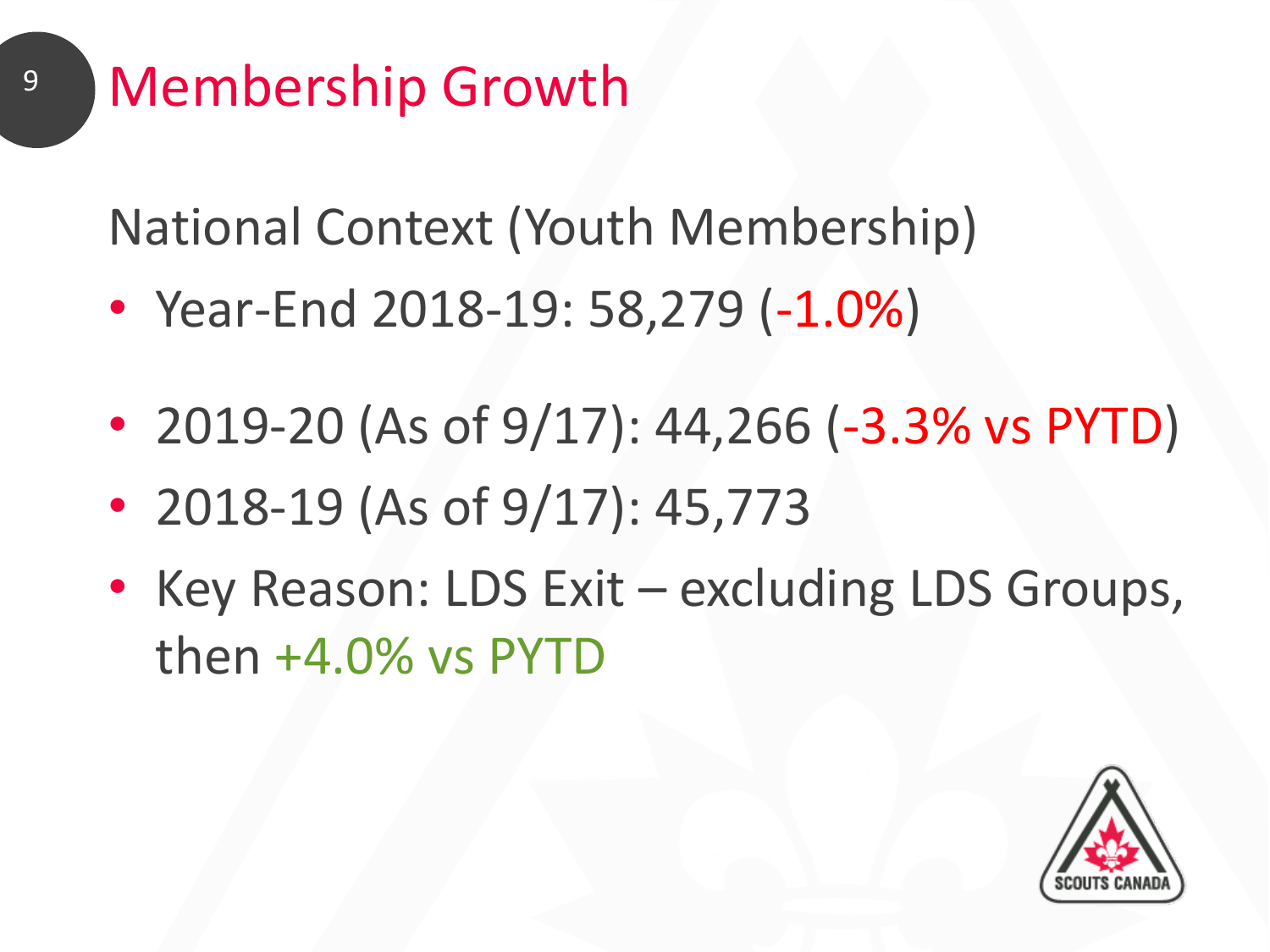### <sup>10</sup> Membership Growth

For Shining Waters Council

- Year-End 2018-19: 4,163 (-2.0%)
- 2019-20 (As of 9/20): 3,708 (+6.2% vs PYTD)
- 2018-19 (As of 9/20): 3,490
- Youth Retention: 2<sup>nd</sup> / 20 Councils (64%)
- Growth: 1<sup>st</sup> / 20 Councils (13.7% away from PY Final Level)

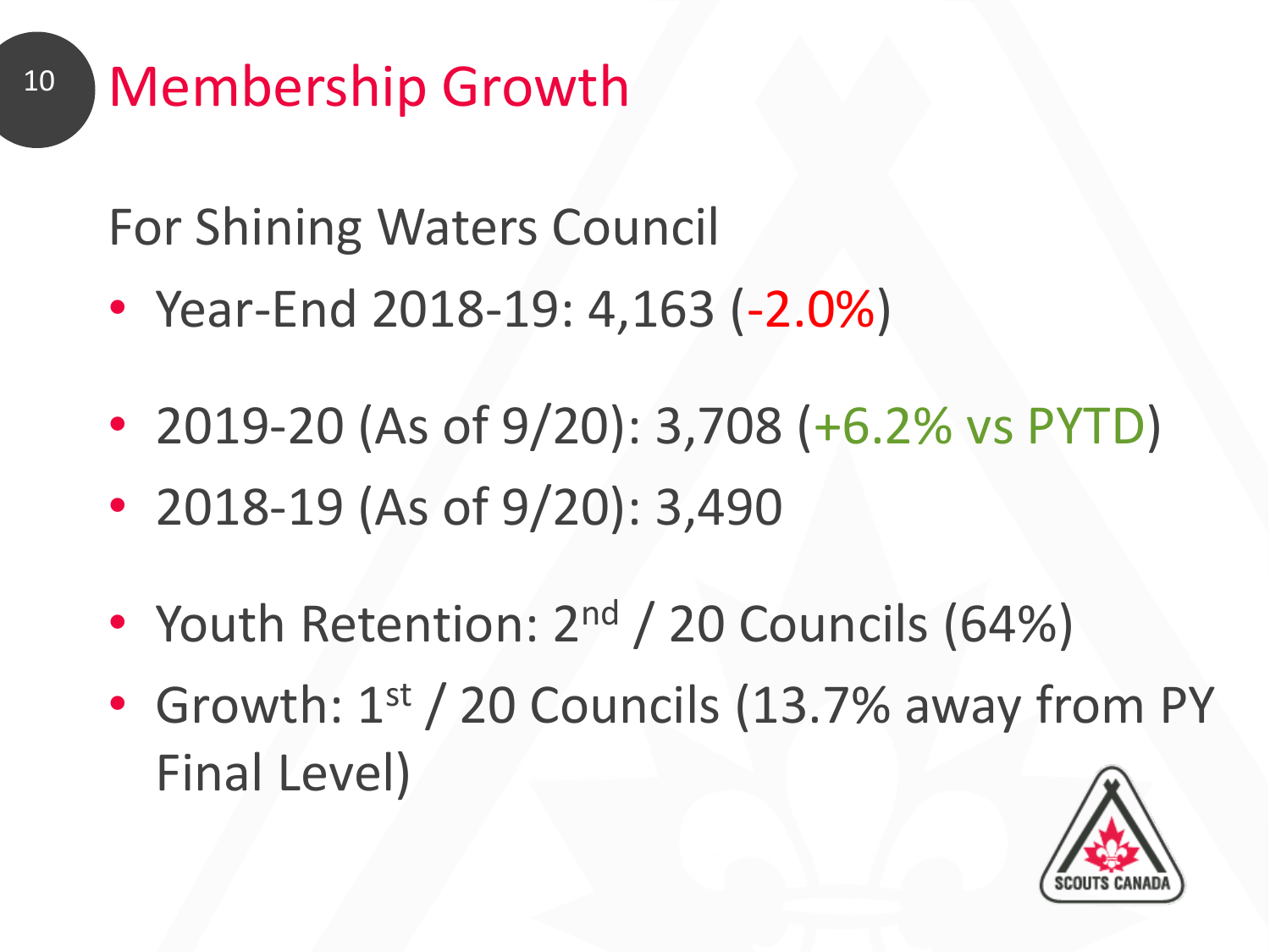#### <sup>11</sup> Membership Growth

#### 2019-20 SWC Registration by Date



**SCOUTS CANADA**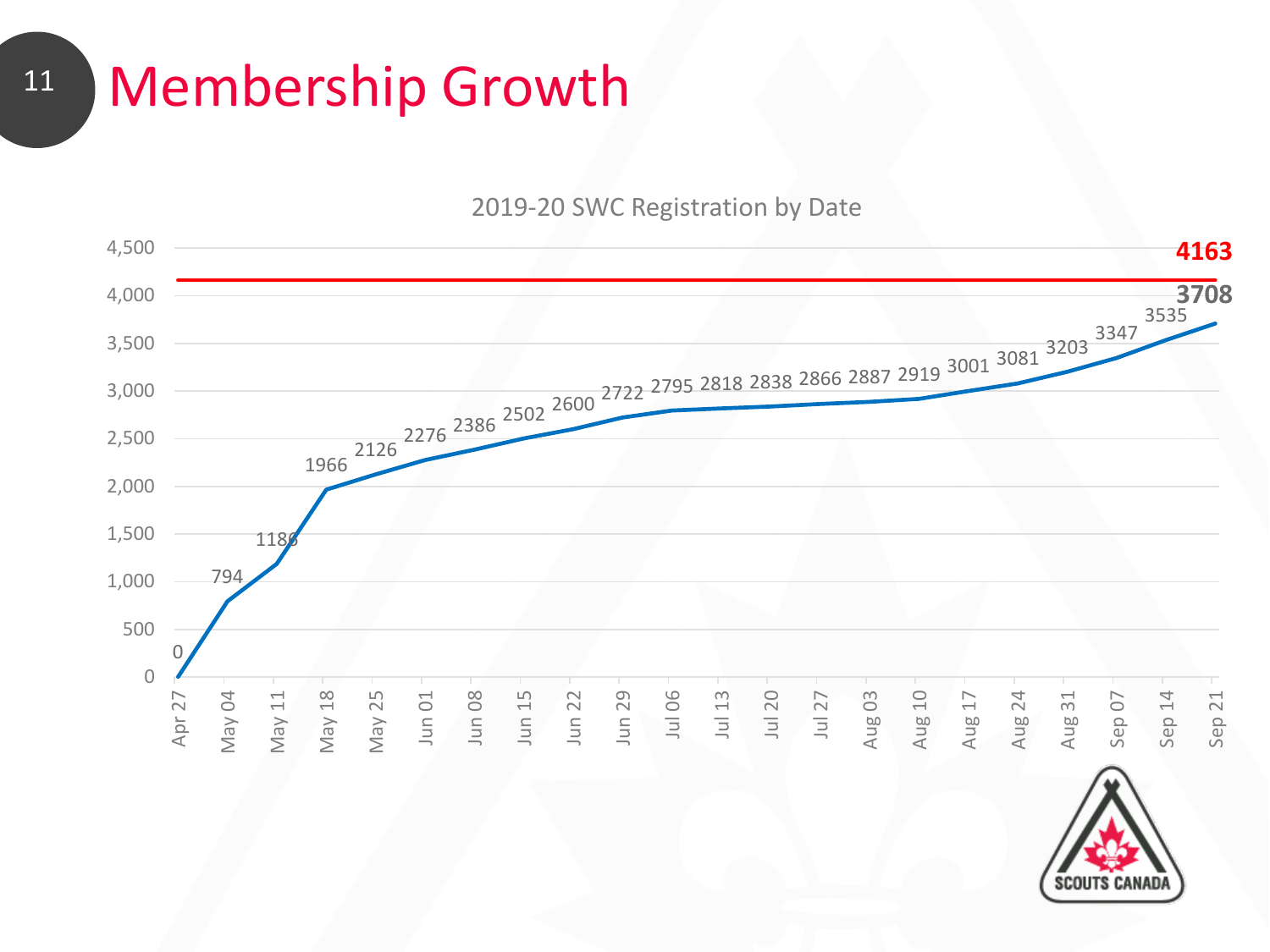#### <sup>12</sup> Membership Growth

#### 2019-20 SWC Registration by Hour (As of 9/20 11:59pm)

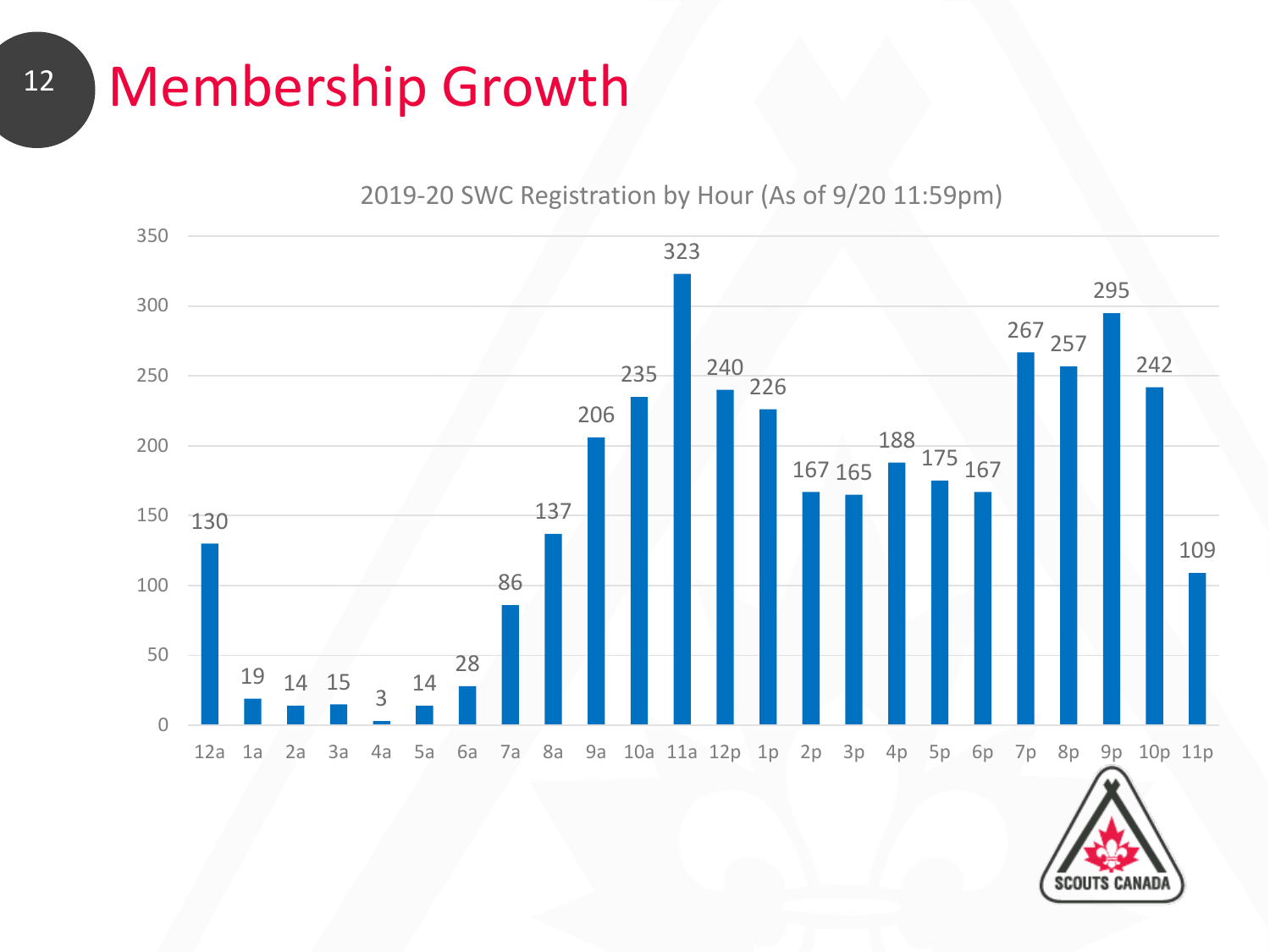- <sup>13</sup> Membership Growth
	- Started Tues, Sept 17 (Technically Sept 16 11:49pm)
	- Email sent to 497 email addresses (Help Desk Inquiries)
	- Of which: 491 were valid email addresses
	- As of 9/20 11:59pm: 40 registrations in 4 days (8.1% uptake)
	- Thanks to all GC/GA/GR. Also special thanks to Daisy & Kristy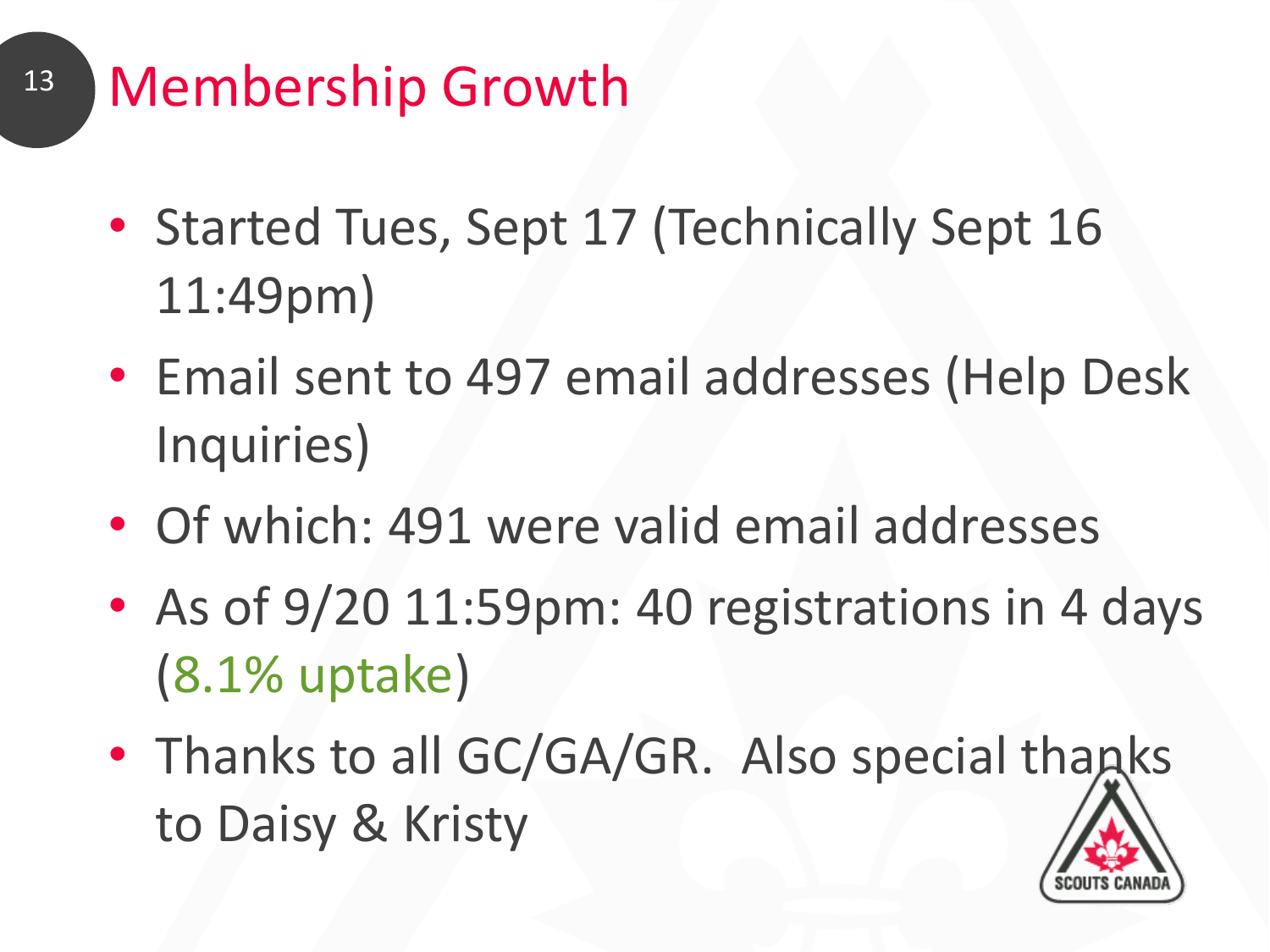#### <sup>14</sup> Membership Growth

*"I registered my son andpaid membership at your official web site a couple years back but NEVER heard anything back from you. I then emailed you a few times but got no response. It was quite an effort to get my money back through credit card dispute.* 

*I was almost going to file a complaint against your irresponsible behaviour. So you now want me to register? Ok, you need to apologize to me first for the tihe tme I wasted.*

*Shame on you!!!"*

(Email Received Tue 2019-09-17 5:57 AM)

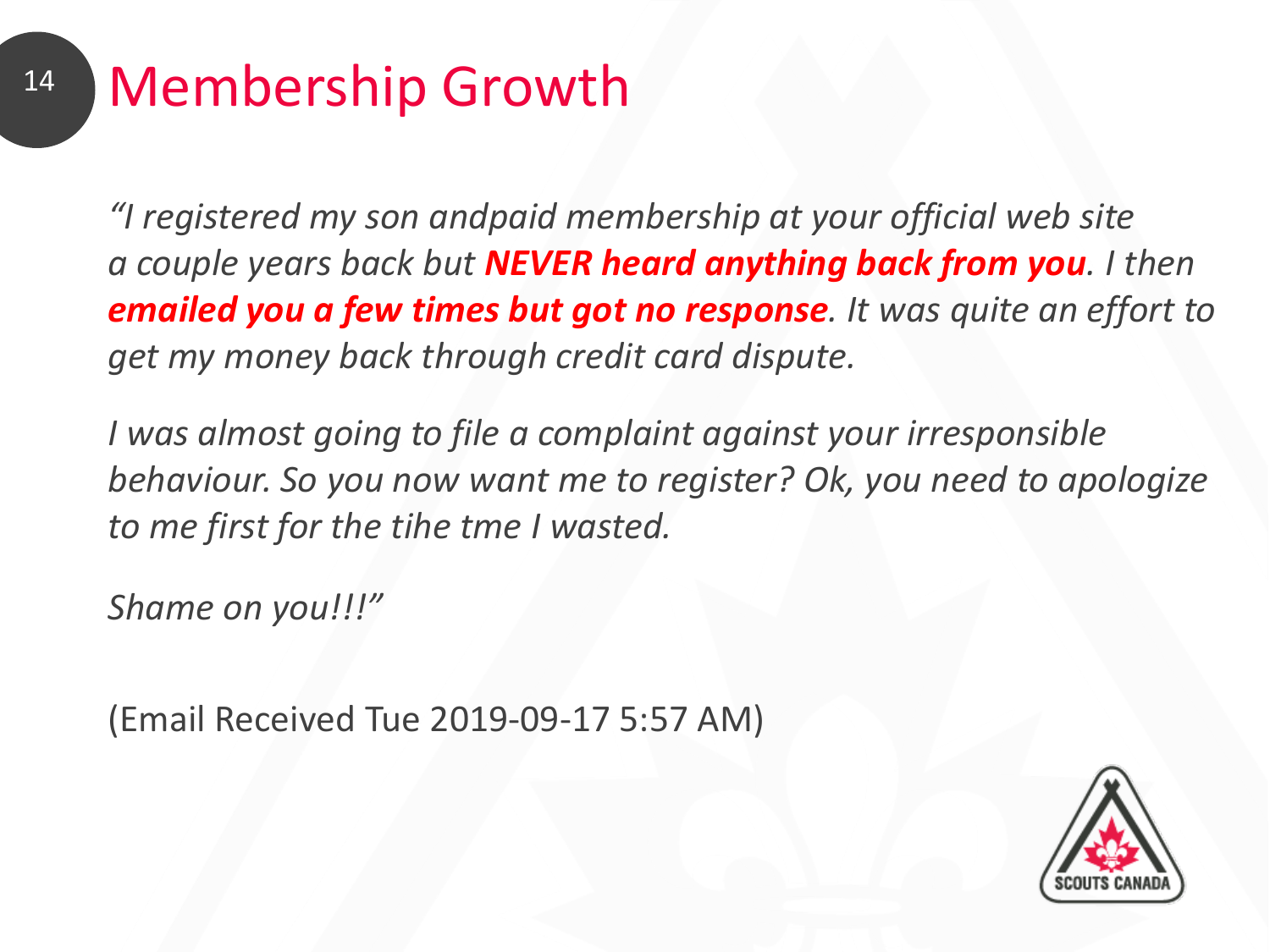#### <sup>15</sup> Membership Growth

*"7th Markham has physical space to grow a new section on Mondays. So you can put us down as conditional on more scouters. Ideally it should be a cub section as we had turned away a lot of cubs this year, then maybe a scout section.* 

*It can start with a small section (up to 18) but I will need a contact scouter and 2 section scouters. For the first, couple of sessions they can share the gym with my scout section until they get comfortable, then I will move them to a different location so they have more space. "*

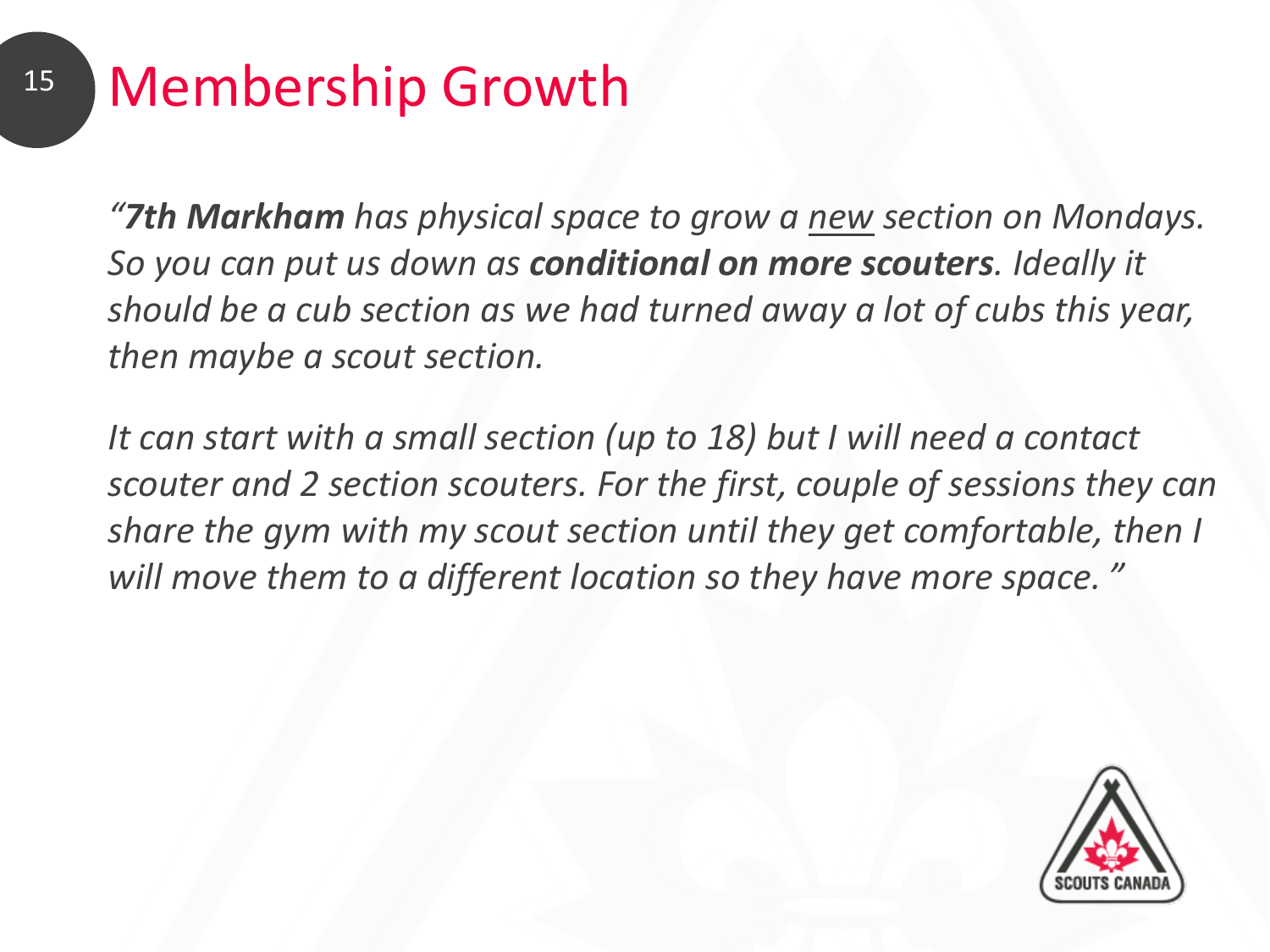#### <sup>16</sup> Membership Growth

*"Thank you so much. I'm excited to hear from Christopher and Nadine. I recall in Novemebr last year I did exchange a few emails with Christopher.*

*I am interested in taking steps to become more involved as well. As a parent or even start on my own journey in Scouts. My father continued his Scout journey from […] and is still a Scout leader in a […] group in retirement from his career. My own 12-year background with the St. John Ambulancr Toronto Brigade was a good chapter in my life too so I am interested in more with Scout Canada now with this opportunity.*

*Together with Isaac, we are excited about the first meeting next week."*